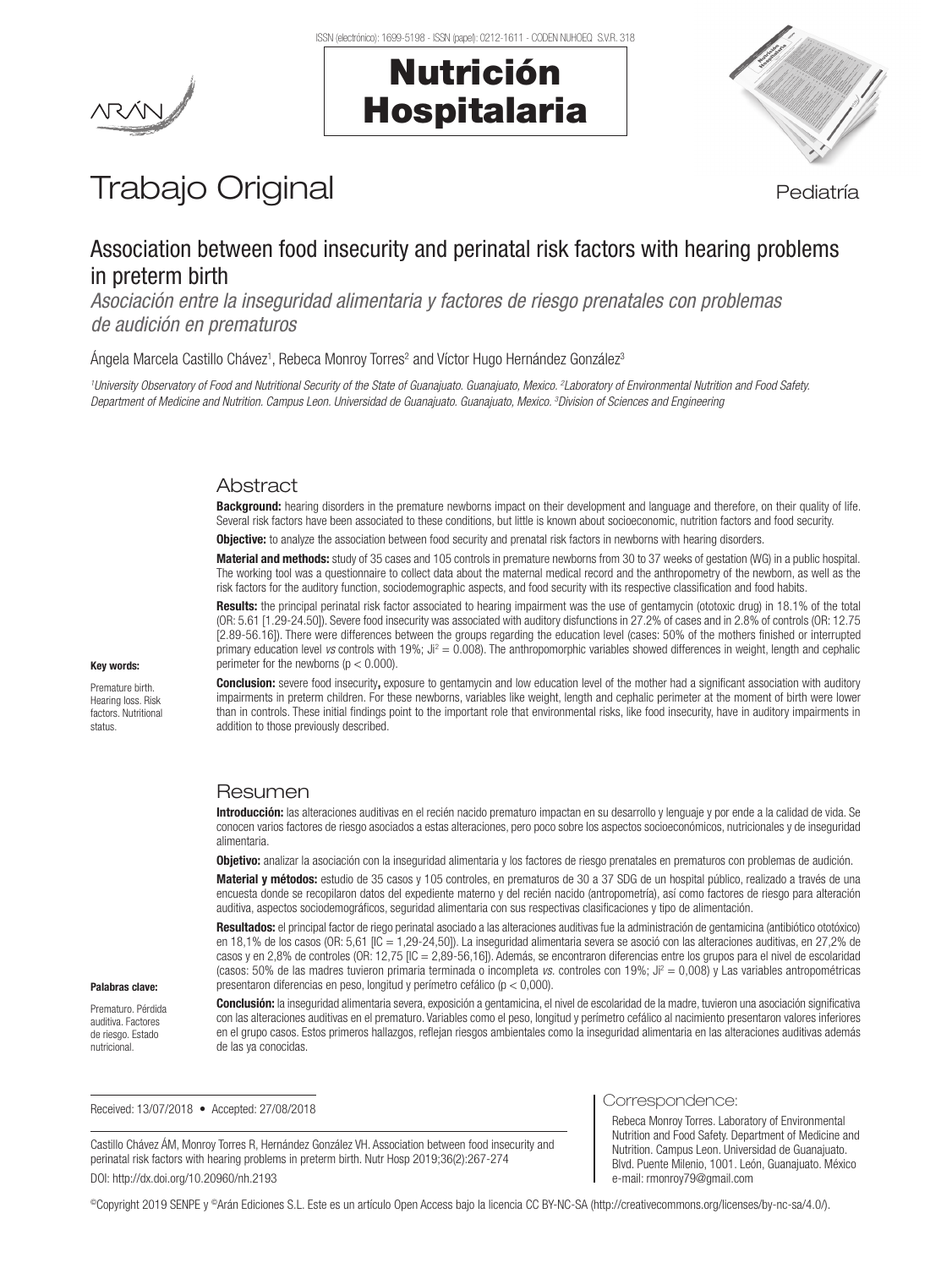# **INTRODUCTION**

The function and development of a newborn's hearing system is associated with maternal and newborn health status, so a comprehensive perinatal evaluation is important to identify the underlying causes when hearing impairment is detected (1). Physiological and anatomical alterations generate conductive and neurosensory hearing loss, however, there is not yet enough evidence to describe their etiological factors (2). In Mexico, around ten million people have some type of hearing impairment (WHO); from them, between 200,000 and 400,000 have total deafness.

Each year, between 2,000 and 6,000 children with congenital hearing loss are born. Three out of 1,000 newborns will suffer from hearing loss, if this condition is not detected and attended in a timely manner (3). Hearing impairment during childhood impacts on language skills and could cause neurocognitive underdevelopment. The cost of health care for a child with hearing loss exceeds more than three times that of a child with normal hearing. Genetic origin represents 25% of the total cases, 25% are non-genetic factors and the rest is unknown (50%) (4).

Preterm infants (those born before the  $37<sup>th</sup>$  week of gestation) present immaturity in different organs and systems, including hearing, which could affect the neuromotor development (5). The nutritional aspects (food security) are within that 50% of risk factors still undescribed. The rate of premature births is an indicator of the health conditions of a population, and has been associated with socioeconomic status, maternal health, proper access to adequate health services, quality of care and public policies in maternal and perinatal health (6).

Worldwide, about 13 million preterm deliveries occur each year. Its frequency varies from 5 to 11% in developed countries and to 40% in underdeveloped countries, where 20% of these children present some type of malnutrition at birth (6,7). In 2002, Mexico had a prevalence of prematurity of 8.9%, 13.7% corresponding to third-level hospitals (2,8). In 2006, the Ministry of Health reported an increase in preterm deliveries from 6 to 10% (1,783 preterm births) in the State of Guanajuato, with an average of 17 births per week. Of the 1,783 preterm births, 266 did not survive due to extreme prematurity. In addition, the Ministry of Health of the State of Guanajuato, states that the first cause of perinatal morbidity for 2005 was prematurity, with 86.5% of the total causes (congenital, chromosomal abnormalities such as neural tube defects and acute respiratory infections) (9). The main causes of prematurity are related to maternal conditions as obesity during pregnancy, age, urinary tract infections, malnutrition, poverty, tobacco and alcohol consumption (10); also diabetes, hypertension, anemia, inadequate prenatal control and work stress play a role in inducing premature deliveries (11). Exposure to environmental contaminants in water, air, food or at work are causal factors that have been previously described (10).

Arsenic exposure during pregnancy generates alterations in prenatal growth and development, with intrauterine growth retardation, low weight, miscarriages and prematurity (10). A study conducted in Bangladesh showed that prenatal exposure to arsenic was associated with lower weight of the newborn at birth, and that it is dose dependent, when the exposure to arsenic in drinking water is chronic (12). Another aspect is the low birth weight and maternal health status, which have been associated with food insecurity (13).

According to the World Organization for Food and Agriculture (FAO Food Security), food security exists when individuals or families, at all times, have physical and economic access to sufficient, safe and nutritious food that meets their dietary needs and food preferences, being the access permanent and constant to allow their development (14,15). To measure food security, four indicators are considered: availability, sufficiency, stability and access (16). According to the results of the National Health and Nutrition Survey (NHNS 2012), in Mexico, 70% of the population presented some level of food insecurity (17.7% moderate and 10.5% severe) (17). For Guanajuato, in 2010, food insecurity was 40.7% (10.2% of households had severe food insecurity) (18).

Other risk factors associated with hearing disorders are the length of stay in the neonatal Intensive Care Unit longer than five days and with assisted ventilation, as well as the administration of ototoxic antibiotics (gentamycin, tobramycin), and loop diuretics (furosemide). Furthermore, other risk factors are the presence of hyperbilirubinemia which requires exchange transfusion and the development of intrauterine infections such as cytomegalovirus, herpes, rubella, syphilis and toxoplasmosis (1,19).

Therefore, the objective of this study was to evaluate the main risk factors associated with hearing impairment in premature newborns and integrating others such as known exposure to arsenic, food insecurity and sociodemographic aspects.

#### MATERIAL AND METHODS

A case-control design was carried out, with a final sample size of 35 cases and 105 controls, from 2016 to 2017, in a public hospital in Leon, Guanajuato. For the calculation of the sample size, food insecurity was considered as the main risk factor, which for Guanajuato is 71.2%. Once the mothers of the premature newborns signed the letter of informed consent, the main variables of the study were collected. The inclusion criteria were: newborns with a prematurity of 30 to 37 weeks of gestation (WG), born in a public hospital and who had a complete hearing screening study, with positive (cases) or negative results (controls) and with complete data in the file.

The auditory screening was carried out with the Otoread device (Interacustics®, series 9039018), which has a sensitivity of 91% and a specificity of 85%. This equipment performs transient evoked otoacoustic emissions (TEOAE), with a frequency range from 500 Hz to 4,000 Hz and a stimulus intensity of 83dB SPL (± 3dB). This test evaluates the function of outer hair cells and was performed in a noise isolated environment. To test de TEOAEs, the equipment's olive was inserted in the external auditory canal of the newborn, preferably asleep and in the supine decubitus position. The duration of the auditory test was four minutes (two minutes for each ear).

To evaluate the arsenic exposure, a database with arsenic levels in water of the municipalities of the State of Guanajuato was consulted. The database was created by researchers from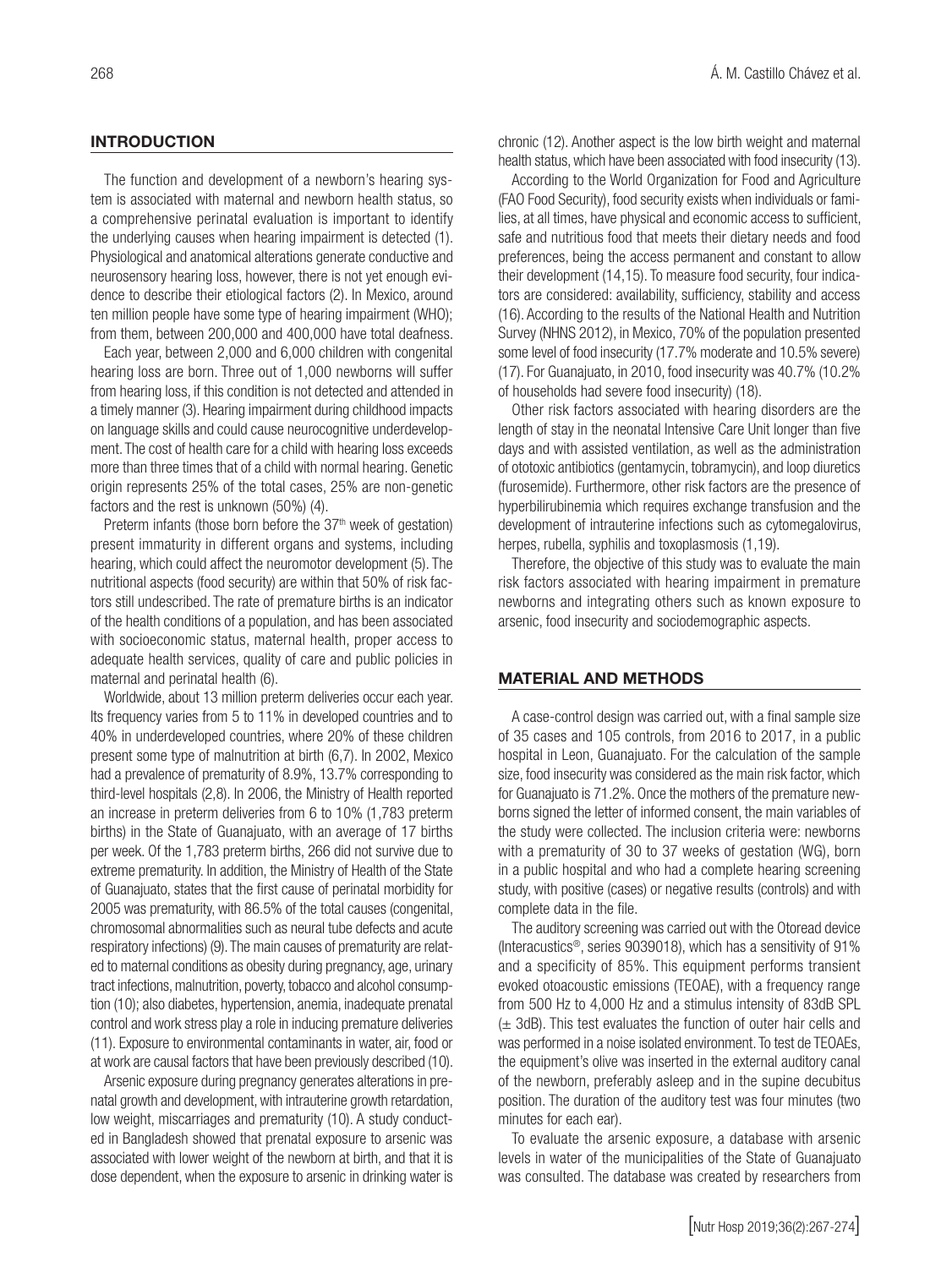the Environmental Nutrition and Food Security Laboratory of the University of Guanajuato, who analyzed the samples with the Arsenator® equipment. With this database, the place of residence of each mother was located and identified as exposed or not exposed (< 0.025 mg/l according to NOM-127-SSA-1996).

To measure food security, the Latin American Food Security Classification (ELCSA) was applied. This tool estimates the last three months of pregnancy and classifies the household in the following categories: secure household, household with mild insecurity, household with moderate insecurity, household with severe insecurity. It consists of 15 questions, eight referring to adults in the home and seven related to children under 18 years of age in the home.

The frequency of food consumption was evaluated and a questionnaire about the food intake in the last 24 hours was applied within 24-hour postpartum, through a direct interview with the mothers. From the clinical record of the mother and the newborn, biochemical data, drugs prescribed for premature babies and other variables (mother's age, mother's age at first pregnancy, WG, weight, length and cephalic perimeter) were collected.

# STATISTICAL ANALYSIS

Percentages and measures of central tendency were applied, and for the comparison of mother's age, first pregnancy age, WG, weight, length and cephalic perimeter, a Mann-Whitney U test was applied. To measure the association of the main risk factors to the hearing impairment, a Ji<sup>2</sup> test and the odds ratio calculation (95% confidence intervals) were applied. Multivariate analysis and logistic regression were applied with the variables corresponding to the auditory risk. All analyses were made considering a significant difference of  $p < 0.05$  and a power of 80%.

The project was approved by the Institutional Bioethics Committee of the University of Guanajuato (CIBIUG) CIBIUG-P24-2016. As well as the Ethics Committee of the Hospital de Especialidades Materno Infantil de Leon (HEMIL) register 094.

## **RESULTS**

A total of 127 preterm (30 to 36 WG) infants were studied  $(33.4 \pm 1.9 \text{ cases and } 35.1 \pm 1.5 \text{ control})$ , 22 belonged to the case group and 105 to the control group. Nine preterm infants in the case group and 66 in the control group were males and the rest were females. For the group of cases, 50% of the mothers completed primary education, while 48.5% of the mothers of the control group completed secondary education ( $p = 0.008$ ). The median age of the mothers in the group of cases was 26 years old (range of 17 to 40 years) and 22 years old for the controls (range of 14 to 40 years). Regarding the number of gestations, 72.7% of the cases and 49.5% of the controls presented  $\geq 2$  gestations, of which 27.2% of cases and 16.1% of controls presented a history of prematurity for one or more previous pregnancies. The administration of vitamin supplements consisted mostly of folic acid for cases (90.9%) and controls (92.3%) (Table I). The place of residence was Leon, Guanajuato, for 77.2% of the cases group and 79% of the control group (Table II).

Among the main perinatal risk factors, 18.1% of premature infants were prescribed gentamycin for more than five days for cases group, and for the control group in 3.8% of newborns with prematurity ( $OR = 5.61$ ;  $Cl = 1.29-24.50$ ). Only in the control group, the mothers of the premature infants presented intrauterine infection by cytomegalovirus (0.9%) and administration of loop diuretics (furosemide) for more than five days (0.9%) (Table III).

Urinary tract infection (UTI) was present in 50% of cases and 45.7% of controls and 9% of the group of cases had smoking and alcohol habits. The consumption of drugs during pregnancy was 72.7% for the case group and 61.9% for the control group  $(p \geq 0.05)$  (Table III).

| <b>General condition of mothers</b>                            | <b>Cases</b><br>$n = 22$ | <b>Controls</b><br>$n = 105$ | p value  | OR (CI)             |
|----------------------------------------------------------------|--------------------------|------------------------------|----------|---------------------|
| Current age (years), median (range)                            | $26(17-40)$              | $22(14-40)$                  | 0.064    |                     |
| Years old 1 <sup>st</sup> pregnancy (years), mean (range)      | $18(15-35)$              | 19 (14-34)                   | 0.493    |                     |
| Number of gestations, $n$ (%)                                  |                          |                              |          |                     |
|                                                                | 6(27.2)                  | 53 (50.4)                    | $0.047*$ | $0.37(0.13 - 1.01)$ |
| $2 \geq$                                                       | 16 (72.7)                | 52 (49.5)                    |          | 2.72 (0.99-7.49)    |
| History of prematurity for $1 \ge$ previous pregnancies, n (%) | 6(27.2)                  | 17(16.1)                     | 0.219    | 1.94 (0.66-5.67)    |
| Presence of anemia, n (%)                                      | 5(22.7)                  | 31(26.6)                     | 0.520    | $0.70(0.24 - 2.07)$ |
| Consumption of vitamin supplements, n (%)                      |                          |                              |          |                     |
| Folic acid                                                     | 20(90.9)                 | 97 (92.3)                    | 0.815    | $0.82(0.16 - 4.18)$ |
| Ferrous sulfate                                                | 16 (72.7)                | 74 (70.4)                    | 0.832    | $1.12(0.40-3.12)$   |
| Calcium                                                        | 10(45.4)                 | 35(33.3)                     | 0.279    | 1.67 (0.66-4.23)    |

Table I. General characteristics of mothers

*The values of the quantitative variables are expressed in medians and ranges. Qualitative variables are reported in frequencies and percentages. Variables without normality were analyzed with the Mann-Whitney U test. \*Values with statistical significance.*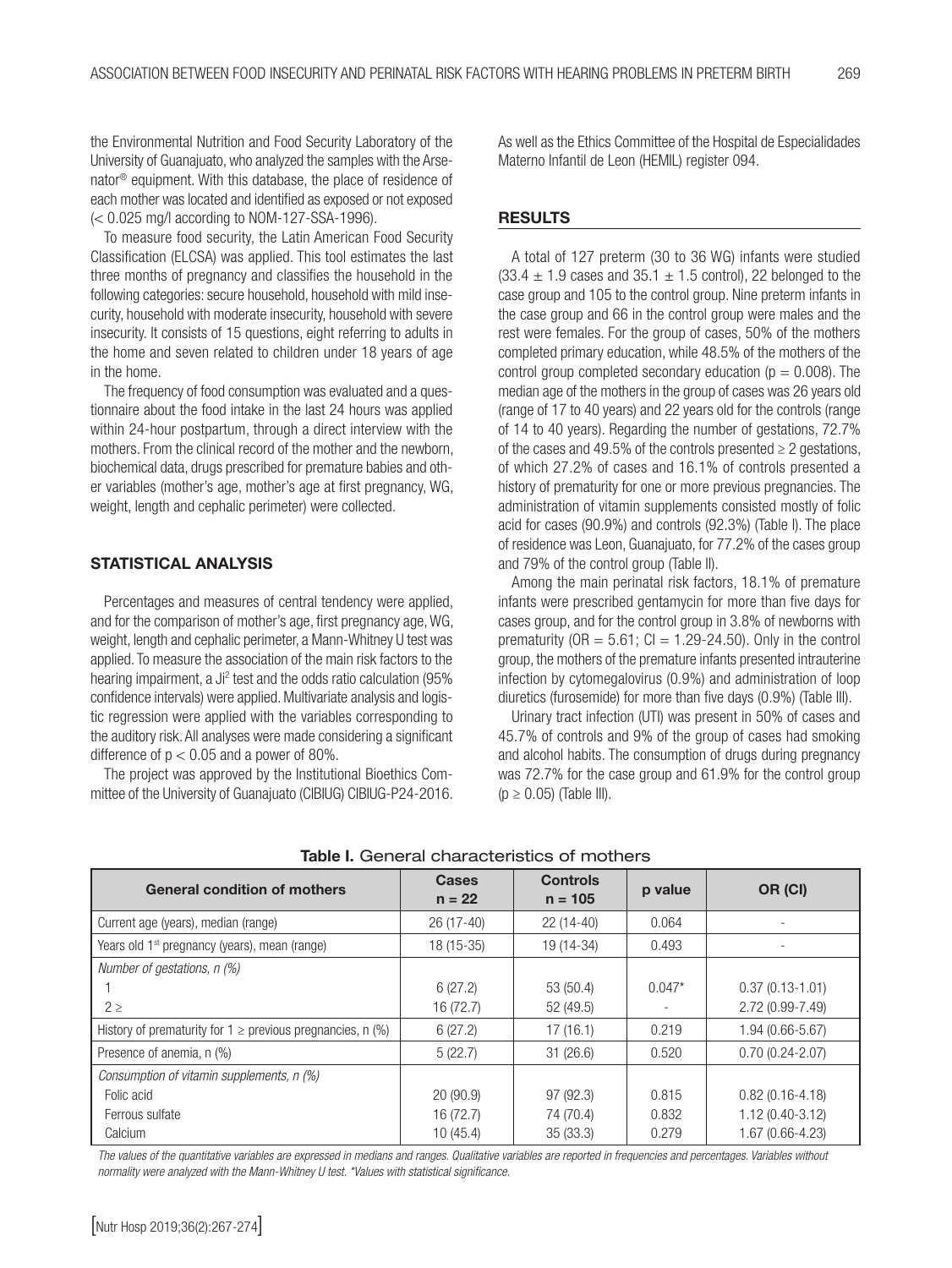| Sociodemographic<br>variables   | <b>Cases</b><br>$n = 22$ | <b>Controls</b><br>$n = 105$ | p value  |
|---------------------------------|--------------------------|------------------------------|----------|
| Mother educational level, n (%) |                          |                              |          |
| Primary education               | 11(50)                   | 20(19)                       | $0.008*$ |
| Secondary education             | 7(31.8)                  | 51 (48.5)                    |          |
| High school                     | 3(13.6)                  | 24 (22.8)                    |          |
| Technique                       | 0                        | 2(1.9)                       |          |
| Undergraduate                   | 1(4.5)                   | 7(6.6)                       |          |
| Postgraduate                    | 0                        | 1(0.9)                       |          |
| No report                       | 0                        | 0                            |          |
| Father educational level, n (%) |                          |                              |          |
| Primary education               | 8 (36.3)                 | 19 (18)                      | 0.057    |
| Secondary education             | 7(31.8)                  | 49 (46.6)                    |          |
| High school                     | 6(27.2)                  | 21 (20)                      |          |
| Technique                       | 0                        | 1(0.9)                       |          |
| Undergraduate                   | 1(4.5)                   | 7(6.6)                       |          |
| Postgraduate                    | 0                        | $\Omega$                     |          |
| No report                       | 0                        | 8(7.6)                       |          |
| Place of residence, n (%)       |                          |                              |          |
| León                            | 17(77.2)                 | 83 (79)                      | 0.853    |
| Another residence <sup>+</sup>  | 5(22.7)                  | 22 (20.9)                    |          |
| Mother occupation, n (%)        |                          |                              |          |
| Housewife                       | 16 (72.7)                | 73 (69.5)                    | 0.875    |
| Saleswoman                      | 2(9)                     | 8(7.6)                       |          |
| Leather and footwear industry   | 2(9)                     | 8(7.6)                       |          |
| Other <sup>#</sup>              | 2(9)                     | 16 (15.2)                    |          |
| Father occupation, n (%)        |                          |                              |          |
| <b>Building</b>                 | 3(13.6)                  | 11(10.4)                     | 0.4124   |
| Leather and footwear industry   | 4(18.1)                  | 29 (27.6)                    |          |
| Metal and textile industry      | 2(9)                     | 10(9.5)                      |          |
| Seller                          | $\overline{0}$           | 7(6.6)                       |          |
| Merchant                        | 1(4.5)                   | 8(7.6)                       |          |
| <b>Driver</b>                   | 4(18.1)                  | 3(2.8)                       |          |
| Others <sup>§</sup>             | 7(31.8)                  | 35 (33.3)                    |          |
| No report                       | 1(4.5)                   | 2(1.9)                       |          |

Table II. Sociodemographic variables

*The values are reported in frequencies and percentages. The comparison analysis was performed with the Chi-square test. \*Values with statistical significance. † Other origin: Ocampo (n = 3), San Felipe (n = 2), San Francisco del Rincón (n = 12), Purísima del Rincón (n = 13), San Luis Potosí (n = 1), Silao (n = 1). ‡ Student, nurse, graphic designer, lawyer, babysitter, secretary, radio operator, dispatcher, daycare teacher, maid. § Engineer, nurse, lawyer, graphic designer, school coordinator, waterproofing, loader, field work, parking valet, locksmith, carpenter, waiter, mechanic, plumber, assistant driver, public toilet, butcher.* 

In the evaluation of food security, 18.1% of households in the case group and 45.7% of households in the control group were classified as households with food security. Severe food insecurity was 27.2% for the case group and 2.8% for the control group. Severe food insecurity was a risk factor ( $OR = 12.75$ ,  $Cl = 2.89$ -56.16) for hearing disorders, while household food security had a protective effect ( $OR = 0.26$ ,  $CI = 0.08 - 0.83$ ) (Table III).

In relation to mothers' exposure to different prenatal risk factors, 100% of the cases group and in 97.1% of the control group lived in areas that presented arsenic levels in water above the norm and 36.3% of the group of cases and 24.7% of the mothers of the control group reported drinking tap water without treatment (Table III).

Children of the group of cases had an average weight at birth of 1,640 g (935-3,450 g), a length of  $41.3 \pm 4.7$  cm and a cephalic perimeter of  $29.4 \pm 3.0$  cm. On the other hand, the control group presented a weight of 2,355 g (790-3,600 g), a length of  $45.5 \pm$ 3.7 cm and a cephalic perimeter of  $32.2 \pm 2.3$  cm. Both groups differ significantly in terms of WG ( $p = 0.000$ ), weight ( $p = 0.000$ ), length ( $p = 0.000$ ) and cephalic perimeter ( $p = 0.000$ ) (Table IV).

The caloric intake for the case group was 1,277 (with a range of 128-1,536 kcal) and 1,155 (with a range of 513-2,575 kcal) for the control group. For the nutrients, the cases had less than 80% of the recommended daily intake (RDI) of protein in 37.5%, fiber in 100%, iron in 87.5% and vitamin B6 in 87.5%. For the control group, nutrient intake less than 80% of the RDI was 30.4% for proteins, 84.75% for fiber, 69.5% for iron and 69.5% for vitamin B6. Statistical significance was shown for sugar consumption (p  $= 0.043$  (Table V).

In the cases group, the products that provided macronutrients and micronutrients (ingested five to seven days a week by the mothers) were: milk (59%), fruits (50%), vegetables (31.8%); proteins were ingested two to four times a week and intake consisted of eggs (45.4%), fish (9%), chicken (36.6%), beef (36.3%) and pork (22.7%). In the control group, the foods that contributed nutrients were milk (70.4%), fruits (67.6%) and vegetables (45.7%), which were consumed five to seven days a week; for proteins, a consumption of two to four times per week of egg (52.3%), fish (4.7%), chicken (52.3%), beef (38%) and pork (20%) was evidenced. For the comparison, statistical significance was present for the consumption of fruits ( $p = 0.028$ ), seasonal vegetables (0.002) and cookies, bars and pastries (0.019).

Ingestion of processed foods as cold cuts was observed in 36.3% and 46.6% of the case and control group, respectively  $(p = 0.304)$ .

For multiple regression, 16 dependent variables were analyzed. For newborns: hyperbilirubinemia, WG at birth, weight, length, cephalic perimeter, Apgar score, Apgar score at five minutes, number of days hospitalized and birth route. For mothers: marital status, education level, occupation, current age, weight gain, preeclampsia, and gestational diabetes mellitus (GDM), taking as independent variable food security against food insecurity in the case and control group, finding an  $R^2 = 0.5502$ ,  $p = 0.3978$ . The difference, therefore, is not statistically significant as a risk factor in the hearing variable. Individually, only one correlation was found with the education level ( $R^2 = 0.5557851$ ,  $p = 0.0158$ ); the rest did not have a significant difference.

#### **DISCUSSION**

The auditory disfunctions at birth generate long-term impacts on learning and a more pronounced lag in education. Therefore,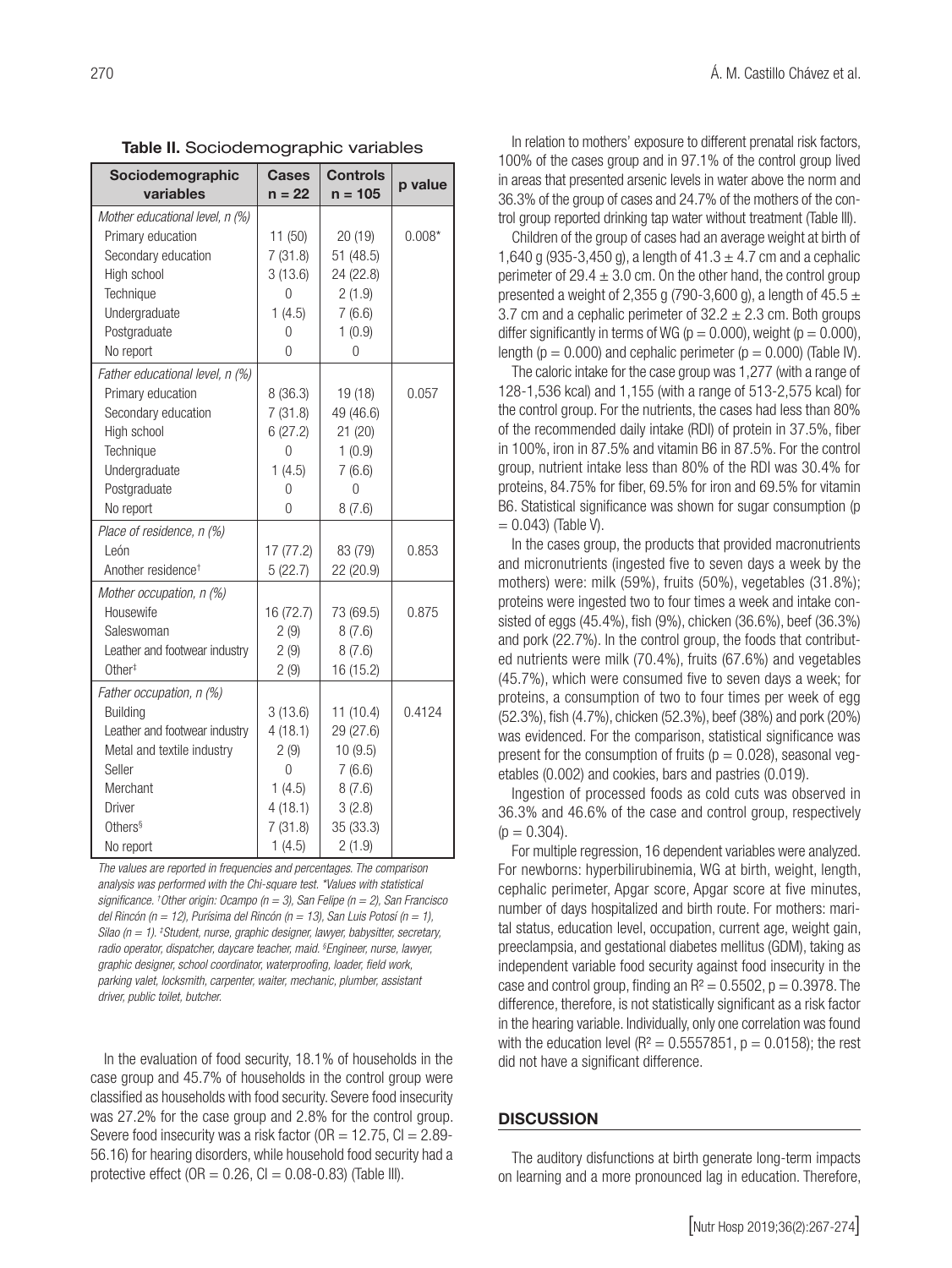| <b>Perinatal risk factors</b>                                | <u>awio ilii ividii i porii ideal rich raceci c</u><br><b>Cases</b><br>$n = 22$ | <b>Controls</b> | OR (CI)                         | p value*           |
|--------------------------------------------------------------|---------------------------------------------------------------------------------|-----------------|---------------------------------|--------------------|
|                                                              |                                                                                 | $n = 105$       |                                 |                    |
| Prenatal for the mother                                      |                                                                                 |                 |                                 |                    |
| Presence of intrauterine infection by cytomegalovirus, n (%) | $\overline{0}$                                                                  | 1(0.9)          |                                 |                    |
| Postnatal for the newborn                                    |                                                                                 |                 |                                 |                    |
| Use of mechanical ventilation, n (%)                         | $\overline{0}$                                                                  | 0               |                                 |                    |
| Administration of ototoxic antibiotics, n (%)                |                                                                                 |                 |                                 |                    |
| Gentamicin                                                   | 4(18.1)                                                                         | 4(3.8)          | 5.6 $(1.3 - 24.5)^{\dagger}$    |                    |
| Tobramycin                                                   | 0                                                                               | $\Omega$        |                                 |                    |
| Administration of loop diuretics (furosemide), n (%)         | $\theta$                                                                        | 1(0.9)          |                                 |                    |
| Hyperbilirubinemia requiring exanguinotransfusion, n (%)     | $\overline{0}$                                                                  | $\theta$        |                                 |                    |
| State of food security in the family                         |                                                                                 |                 |                                 |                    |
| Food safety, n (%)                                           | 4(18.1)                                                                         | 48 (45.7)       | $0.26(0.08-0.83)$ <sup>†</sup>  | 0.023 <sup>†</sup> |
| Mild food insecurity, n (%)                                  | 9(40.9)                                                                         | 44 (41.9)       | $0.96(0.38 - 2.44)$             | 0.339              |
| Moderate food insecurity, n (%)                              | 3(13.6)                                                                         | 10(9.5)         | 1.50 (0.38-5.97)                | 0.943              |
| Severe food insecurity, n (%)                                | 6(27.2)                                                                         | 3(2.8)          | 12.75 (2.89-56.16) <sup>†</sup> | 0.0001             |
| Exposure to arsenic by area of residence, n (%)              | 22 (100)                                                                        | 102 (97.1)      |                                 |                    |
| Consumption of tap water with arsenic, n (%)                 | 8 (36.3)                                                                        | 26 (24.7)       | 1.74 (0.65-4.60)                | ٠                  |
| Comorbidity, n (%)                                           |                                                                                 |                 |                                 |                    |
| Preclamsia                                                   | 3(13.6)                                                                         | 17(16.1)        | $0.82(0.22 - 3.07)$             |                    |
| Eclampsia                                                    | $\Omega$                                                                        | 1(0.9)          |                                 |                    |
| <b>DMG</b>                                                   | 4(18.1)                                                                         | 7(6.6)          | 3.11 (0.83-11.73)               |                    |
| <b>IVU</b>                                                   | 11(50)                                                                          | 48 (45.7)       | 1.19 (0.47-2.98)                |                    |
| Consumption of alcohol and/or tobacco, n (%)                 | 2(9)                                                                            | 7(6.6)          | $1.40(0.27 - 7.24)$             |                    |
| Medications received during pregnancy, n (%)                 | 16 (72.7)                                                                       | 65 (61.9)       | $1.64(0.59-4.54)$               |                    |
| Occupation during pregnancy, n (%)                           | 6(27.2)                                                                         | 32 (30.4)       | $0.86(0.31 - 2.39)$             |                    |

Table III. Main perinatal risk factors

*DMG: gestational diabetes mellitus; UTI: urinary tract infection. The variables are reported in frequencies and percentages. Odds ratio (OR) was calculated to measure associated risk factors, with their respective confidence interval (CI). \*Values with statistical significance. † Calculation by proportions for the different classifications of the SAN and IA (< 0.05).* 

| Weeks of gestation and anthropometric values | <b>Cases</b><br>$n = 22$ | <b>Controls</b><br>$n = 105$ | p value   |
|----------------------------------------------|--------------------------|------------------------------|-----------|
| Weeks of gestation (WG)                      | $33.4 \pm 1.9$           | $35.1 \pm 1.5$               | $0.0001*$ |
| Anthropometric values                        |                          |                              |           |
| Weight (g)                                   | 640 (935-3,450)          | 2,355 (790-3,600)            | $0.001*$  |
| Length (cm)                                  | $41.3 \pm 4.7$           | $45.5 \pm 3.7$               | $0.001*$  |
| Head circumference (cm)                      | $29.4 \pm 3.0$           | $32.2 + 2.3$                 | $0.001*$  |

*The values of the variables are expressed as means and standard deviations (±). Variables without normality were analyzed with the Mann-Whitney U test. \*Values with statistical significance.*

sensory problems should be detected early in life, or possibly even at the prenatal stage (20).

There are several studies that have described risk factors associated with the etiology of hearing loss. Severe food insecurity was associated with hearing impairment (21). The period that the questionnaire tests spans the last three months, which corresponds to the third trimester of pregnancy, where the growth and development of the newborn must be completed.

It is known that the presence of severe food insecurity in a household, affects the quantity and quality of the key nutrients of food for the development of children (14). In this study, both for the control group and for the cases, the consumption of nutrients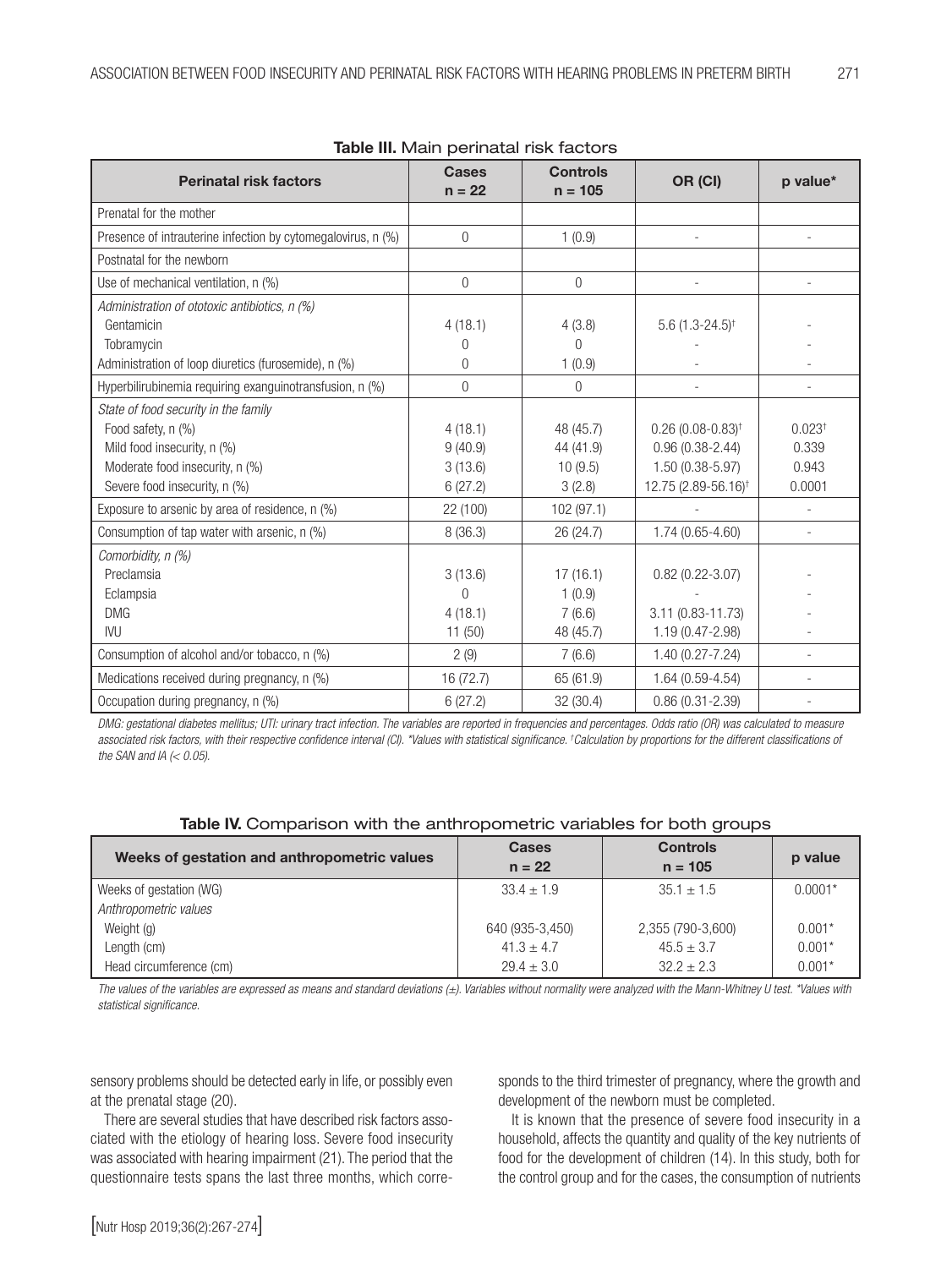| <b>Nutrients</b>  | <b>RDI</b>          | Cases $n = 8$                |                                    | Controls $n = 46$            | p value                            |          |
|-------------------|---------------------|------------------------------|------------------------------------|------------------------------|------------------------------------|----------|
|                   |                     | <b>Energy</b><br>consumption | % adequacy<br>lower than 80, $n\%$ | <b>Energy</b><br>consumption | % adequacy lower<br>than 80, $n\%$ |          |
| Energy (kcal)     | 2,000 (1,800-2,200) | 1,277 (128-1,536)            | 8(100)                             | 1,155 (513-2,575)            | 34 (73.9)                          | 0.961    |
| Proteins (g)      | 51 (45-60)          | 45 (8-57)                    | 3(37.5)                            | 55 (17-170)                  | 14 (30.4)                          | 0.158    |
| Lipids (g)        | 57 (50-67)          | $35(7-50)$                   | 7(87.5)                            | 29 (7-118)                   | 32(69.5)                           | 0.961    |
| Carbohydrates (g) | 246 (217-290)       | 184 (9-271)                  | 6(75)                              | 176 (11-530)                 | 28 (60.8)                          | 0.865    |
| Sugar (g)         | 25                  | $1(0-63)$                    | 2(25)                              | 14 (0-108)                   | 27(58.6)                           | $0.043*$ |
| Fiber (g)         | 28                  | $6(3-16)$                    | 8(100)                             | $10(0-69)$                   | 39 (84.7)                          | 0.361    |
| Cholesterol (mg)  | < 300               | 237 (81-319)                 | 4(50)                              | 150 (0-3,060)                | 31(67.3)                           | 0.158    |
| Sodium (mg)       | 2,000-4,000         | 1,186 (192-2,473)            | 6(75)                              | 1,296 (284-4,146)            | 29 (63)                            | 0.592    |
| Iron (mg)         | 18 (15-20)          | $11(2-15)$                   | 7(87.5)                            | $9(2-55)$                    | 32 (69.5)                          | 0.808    |
| Calcium (mg)      | 1,000 (900-1,100)   | 788 (271-991)                | 4(50)                              | 654 (48-1,786)               | 29(63)                             | 0.808    |
| Vitamin B6 (mcg)  | $1.8(1.6-2)$        | $0.4(0-2)$                   | 7(87.5)                            | $0.8(0-3)$                   | 32 (69.5)                          | 0.173    |
| Vitamin B12 (mcg) | $2.0(1.8-2)$        | $1.3(0-4)$                   | 4(50)                              | $1.6(0-94)$                  | 20 (43.4)                          | 0.676    |
| Vitamin C (mcg)   | 60 (54-64)          | $16(0-117)$                  | 5(62.5)                            | 30 (1-332)                   | 29 (63)                            | 0.307    |

Table V. Maternal postpartum energy and nutrient consumption

*RDI: Recommended daily intake. The values of the variables are expressed in medians and ranges. The variables were analyzed with the Mann-Whitney U test. \*Values with statistical significance.*

was found to be 80% below the RDI for fiber, calcium, vitamin B6, B12 and C. This was also true for the consumption of iron, which is an enzymatic cofactor involved in oxidation-reduction reactions, fundamental in cellular metabolism, and in the formation of hemoglobin (20). A nutrient intake of less than 80% may explain the lower weight in newborns compared to controls. Nutritional and energy deficiencies also affected the development and growth in utero. This nutritional status will depend on the duration of food insecurity, which may be transitory or could be perpetuated intergenerationally (14). In a study in which the correlation between hearing loss and low birth weight was measured, there was an incidence of sensorineural hearing loss of 0.3% and conductive hearing loss of 2.7% in newborns with low weight in the period from 1998 to 2000 (22). In our study, a similar result was obtained, although our group of cases presented a lower mean weight compared to the control group.

The key nutrients in embryonic development are: proteins, fat, lipids, folates, calcium, iron and zinc (23), which are found in the food groups corresponding to fruits, vegetables and food of animal origin (fish, meat, egg, cheese). Their low consumption reflects the insufficient intake of these nutrients, which is confirmed by the diagnosis of food insecurity in the households of the newborns of the case group, with differences between cases and controls in the consumption of fruits ( $p = 0.028$ ) and vegetables ( $p = 0.002$ ). According to Bolzán A and Mercer R (2009), nutritional problems reflect situations of deprivation faced by population groups that present high social, economic and cultural vulnerability.

The scale used (ELCSA) measures the last three months, which reflects the last trimester of pregnancy, a period considered to be critical for fetal growth. Although the last three months were measured, there is evidence that an adequate diet from the beginning of pregnancy is key for good growth and fetal development (23). The correlation between deficiency of nutrients and hearing loss is still under study, however, some publications have associated these impairments with deficiencies of vitamin A and iron (24).

Food insecurity has a relationship with household poverty and is associated with limited economic access to food (25). Even though one of the limitations of our study was that the economic income of the families was not evaluated, other social conditions such as the education level were considered, finding that 50% of the mothers in the case group attended primary school, with a statistically significant difference ( $p = 0.008$ ) with the control group. In Mexico, 20.6% of the population has educational backwardness (26), which means that such percentage of people do not attend school or they have not finished primary or secondary studies. In our study, this percentage is higher, since 81.8% of our case population has primary and secondary education, that is, their age does not correspond to their education level.

According to the aspects evaluated by the Joint Committee on Childhood Hearing (JCIH) (1,19), the data of our study show a weak association between the administration of gentamycin for more than five days and the presence of auditory alterations. This finding can be attributed to improvements in health care, since the presence of hyperbilirubinemia that requires blood transfusion, intrauterine infections and the administration of ototoxic drugs and loop diuretics is rare and strictly controlled in the hospital environment, since these are recognized as risk factors that can lead to the presence of hearing loss in a newborn.

Although most of the participants to this research work belonged to the municipality of Leon, it should be noted that the municipali-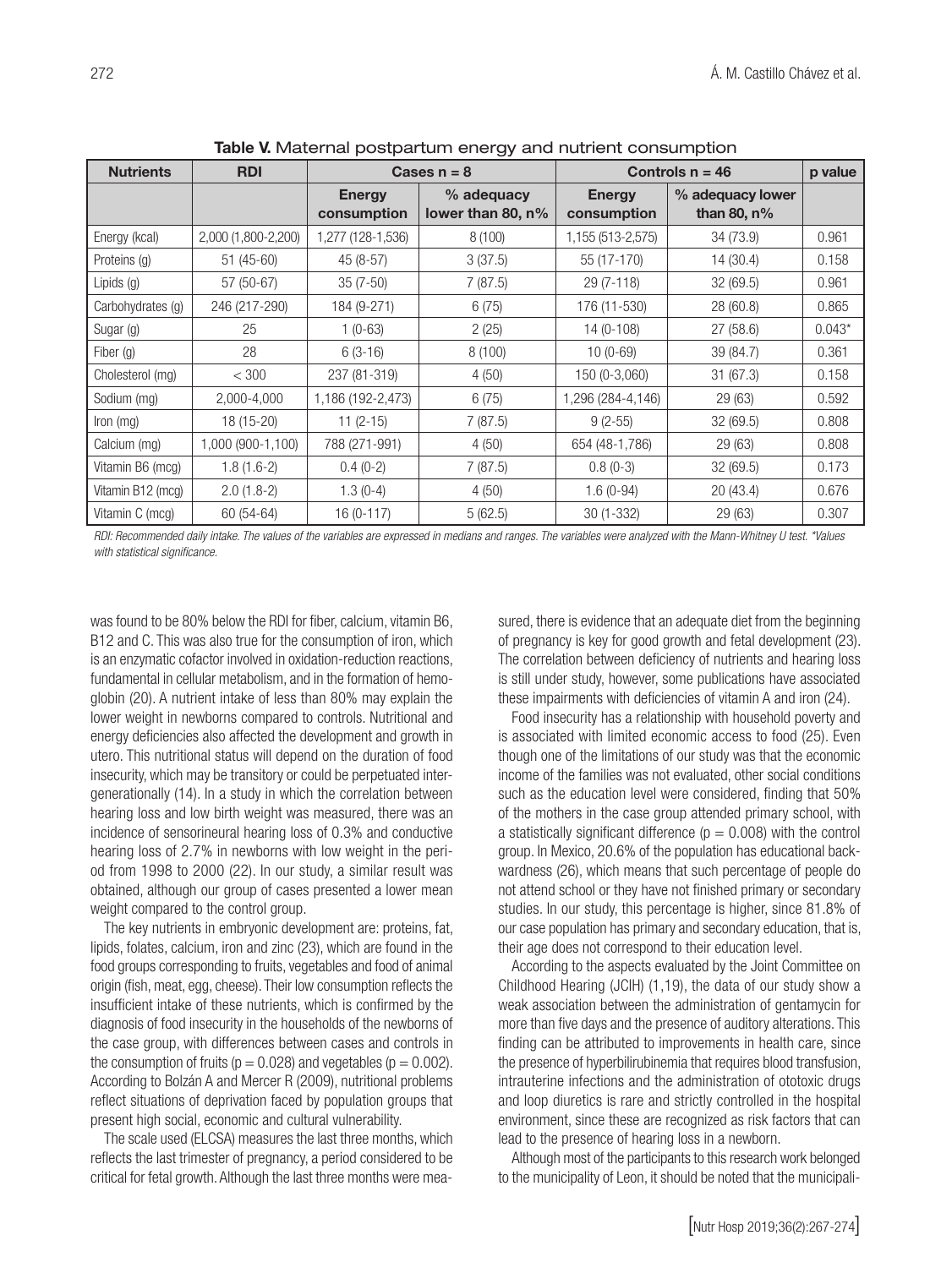ties of Silao, San Francisco del Rincon, Ocampo, San Luis Potosi, San Felipe and Purisima del Rincon share characteristics of environmental exposure to arsenic, similar to that of the municipality of Leon. In all of them the economic activities are mainly the mining industry, agriculture, oil industry and micro-industry (brick kilns, leather tanning, battery recyclers, small foundries, etc.). These economic activities generate metallic waste, pesticides pollution, uncontrolled deposits of industrial waste and hazardous organic compounds (27). Therefore, even though in our study the arsenic exposure was analyzed according to the place of residence, it is also necessary to evaluate the levels of exposure in the population for other pollutants.

A study conducted in Guanajuato found that the exposure to arsenic could be due to the direct consumption of contaminated water, but also to the use of this water in the cooking of food, preparation of beverages, irrigation of crops and consumption of milk from animals fed with water containing arsenic (28). In our study, water consumption was evaluated, showing that 36.3% of the mothers in the case group and 24.7% of the mothers in the control group reported consuming water from the tap or without treatment. However, the arsenic exposure according to the area of residence was also evaluated, finding that 100% of the cases group and 97.1% of the control group resided in areas that presented arsenic levels above the norm. Considering the aspects mentioned above, the levels of exposure to arsenic for our population could be higher than estimated, which means that further studies are necessary.

It is important to mention that one of the limitations of our study was the sample size for the case group, which was not completed, due to the low prevalence of premature infants with hearing impairment and the moderate coverage of the hearing screening in the place of recruitment due to circumstantial situations in the period in which the study was conducted, thus generating a power of 40.4% of the study. In order to continue elucidating the findings and integrating the factors for decision making, additional work with a larger sample size and a higher periodicity should be performed.

# **CONCLUSION**

This study allowed identifying the association between severe food insecurity and auditory alterations; as well as the association between exposure to gentamycin (perinatal risk factor according to the Joint Committee on Infant Hearing, JCIH) with the presence of auditory impairment. The mothers of the group of cases attended primary school as the maximum education level, with a statistically significant difference ( $p = 0.008$ ) when compared with the control group. Likewise, the children of the group of cases presented lower values for weight, length and cephalic perimeter compared to the control group. Also, differences were found in the consumption of fruits ( $p = 0.028$ ) and vegetables ( $p = 0.002$ ) between the mothers of both groups. In summary, these initial findings give an overview of the main risk factors associated with hearing impairment and related to nutritional and environmental

#### ACKNOWLEDGMENT

To the personnel of the Hospital of Maternal Specialties of the Secretariat of Health of the State of Guanajuato (SSG), for the facilities, especially to Dr. Juan Enrique Ponce Llamas and to the Nurse Patricia Aguilar for giving me her confidence and knowledge. To CONACYT for the national scholarship and to the University of Guanajuato and finally to the nutrition students of the social service as well as to the nutrition research students of the program *"PREPP".*

#### **REFERENCES**

- 1. Joint Committee on Infant Hearing. Year 2007 position statement: principles and guidelines for early hearing detection and intervention programs. Pediatrics 2007;120:898. DOI: 10.1542/peds.2007-2333
- 2. Villanueva Egan LA. Epidemiología y costos del parto pretérmino. Ginecol Obstet Mex 2007;75:4-9.
- 3. Secretaría de Salud. Tamiz neonatal. Estado de Nuevo León; 2015. Cited on Aug 12th 2017. Available from: http://www.saludnl.gob.mx/drupal / tamiz-neonatal
- 4. Secretaría de Salud. Hipoacusia neurosensorial bilateral e implante coclear. 2010. Cited on Aug 12th 2017. Available from: http://www.cenetec.salud. gob.mx/des cargas/gpc/CatalogoMaestro/396\_IMSS\_10\_hipoacusia\_neurosensorial/EyR\_IMSS\_396\_10.pdf
- 5. Mingorance PA. Morbilidad y secuelas de los niños prematuros en edad escolar. Tesis doctoral. Universidad de Valladolid; 2009. Available from: https://www.infouniversidad.es/tesis-doctorales/pediatria/morbilidad-y-secuelas-de-los-ninos-prematuros-en-edad-escolar/
- 6. Villanueva LA, Contreras AK, Pichardo M, Rosales J. Perfil epidemiológico del parto prematuro. Ginecol Obstet Méx 2008;76(9):542-8. Available from: http://www.imbiomed.com.mx/1/1/articulos.php?method=showDetail&id\_articulo=72133&id\_seccion=1730&id\_ejemplar=7210&id\_revista=40
- 7. Vargas GA, Cabañas MJ, Torres GL, Barra BA. Nacimiento pretérmino por indicación médica. Consecuencias maternas y fetales. Ginecol Obstet Méx 2002;70(3):153-60.
- 8. Ahmed S, Mahabbat-e KS, Rekha RS, Gardner RM, Ameer SS, Moore S, et al. Arsenic-associated oxidative stress, inflammation, and immune disruption in human placenta and cord blood. Environ Health Perspect 2011;119(2):258-64.
- 9. Joerin VN, Dozdor LA, Brés SA. Preeclampsia eclampsia. Rev posgrado VIa Cátedra Med 2007;165:20-5. Available from: http://www.med.unne.edu.ar/ revista/revista165/5\_165.pdf.
- 10. Anderson M, Hay W. Retardo del crecimiento intrauterino y el neonato pequeño para la edad gestacional, neonatología fisiopatología y manejo del recién nacido. 5th ed. EUA: Panamericana; 2001. pp. 411-3.
- 11. Rodríguez R. Manual de neonatología. 2nd ed. Universidad Autónoma de Nuevo León, Interamericana Editores, S.A.; 2012. pp. 75-83, 607-25.
- 12. Kile ML, Cardenas A, Rodrigues E, Mazumdar M, Dobson C, Golam M, et al. Estimating effects of arsenic exposure during pregnancy on perinatal outcomes in a Bangladeshi cohort. Epidemiology 2016;27(2):173-81.
- 13. Black RE, Allen LH, Bhutta ZA, Caulfi LE, De Onis M, Ezzati M, et al. Maternal and child undernutrition: global and regional exposures and health consequences. Child Care Health Dev 2008;34(3):404.
- 14. Bolzán A, Mercer R. Seguridad alimentaria y retardo crónico del crecimiento en niños pobres del norte argentino. Arch Argent Pediatr 2009;107(3):221-8. Available from: http://www.bvsde.paho.org/texcom/nutricion/v107n3a 06.pdf
- 15. Ramos EG, González LG, De la Garza YE, Berrún LN, Ramos MT. Seguridad alimentaria en familias de Nuevo León, México. RESPYN 2006;7(4). Available from: http://www.respyn.uanl.mx/vii/4/ensayos /seguridad.htm